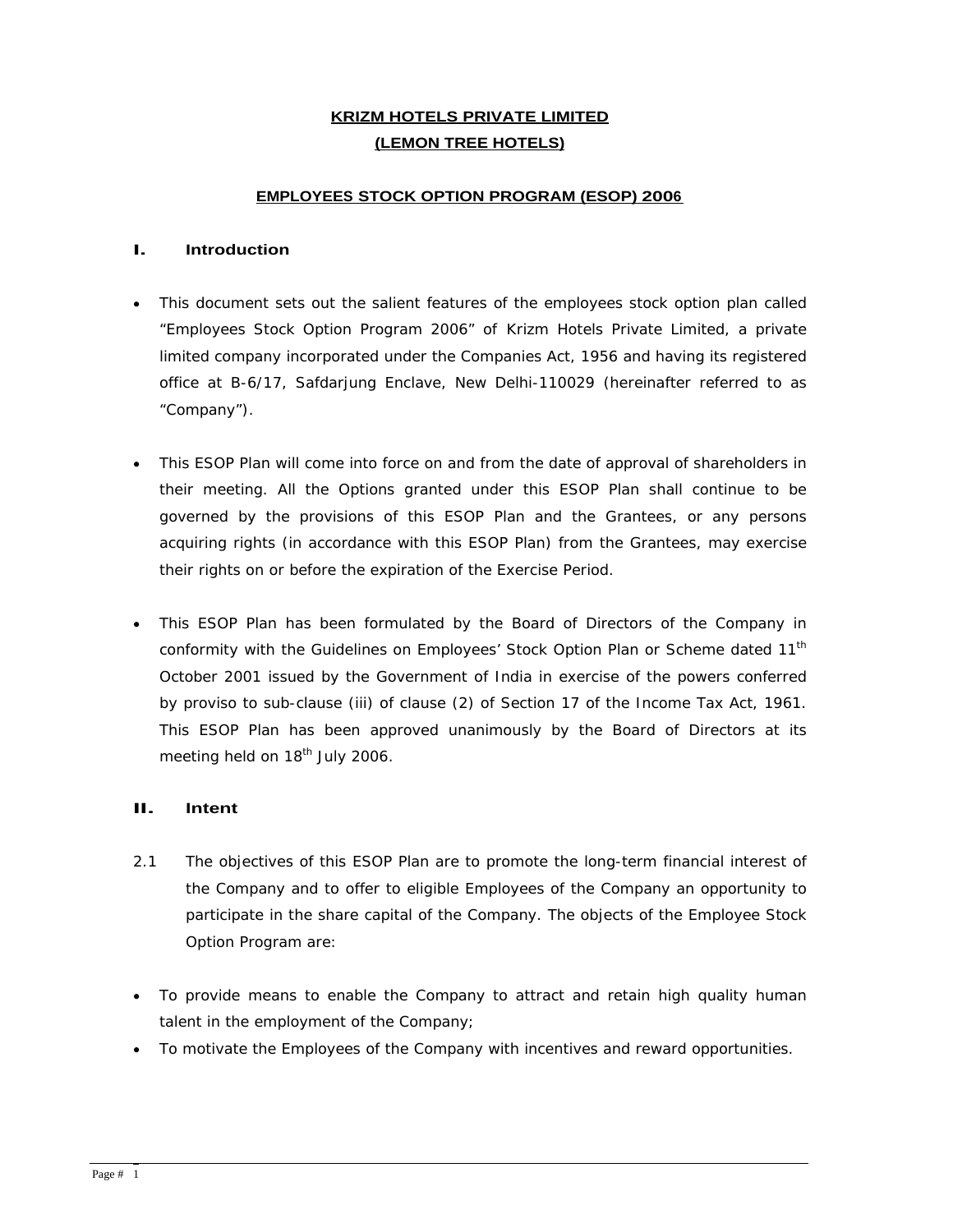- To achieve sustained growth of the companyand creation of shareholder value by aligning the interests of the Employees with the long term interests of the Company; and the contract of the contract of the contract of the contract of the contract of the contract of the contract of the contract of the contract of the contract of the contract of the contract of the contract of the contra
- To create a sense of ownership and provide the Employees, with wealth creation opportunities, while in employment of the Company.
- 2.2 The Company desires that Options for equity shares of the Company should be granted to certain Employees, Officers, Directors and Consultants of the Company pursuant to a structure where under:
- The Trust (as defined below) is settled by the Company;
- The Company grants loans to the Trust from time to time for the purpose of subscribing to the Shares not more than 7.5% of the issued share capital of the Company;
- The shareholders of the Company have unanimously approved the subscription to the Shares by the Trust.; and the contract of the state of the state of the state of the state of the state of the state of the state of the state of the state of the state of the state of the state of the state of the state o
- The Trust shall use the funds received by it pursuant to the loans received from the Company to purchase the Shares;
- In accordance with this ESOP Plan, Options shall be granted to certain Employees,  $\bullet$ Officers, Directors and Consultants of the Company eligible under this ESOP Plan to purchase the Shares from the Trust at a specified price. It is clarified that (i) an employee of the Company who is a promoter or belongs to the promoter group; and (ii) an employee who is a director and who has a beneficial holding of more than 10% of the issued, subscribed and paid up equity share capital of the Company will not be granted Options under the ESOP Plan.

# **III. Definitions and Interpretation**

- 3.1 In this document, the following expressions including their grammatical variations or cognate expressions shall, where the context so admits, have the following meaning:
- a) 'Board / Board of Directors' means the Board of Directors of the Company from time to time and where the context so requires includes the Board of Directors of the Holding Company and/or its Subsidiaries.
- b) 'Common Stock' means the equity shares of the Company and includes any securities convertible into equity shares.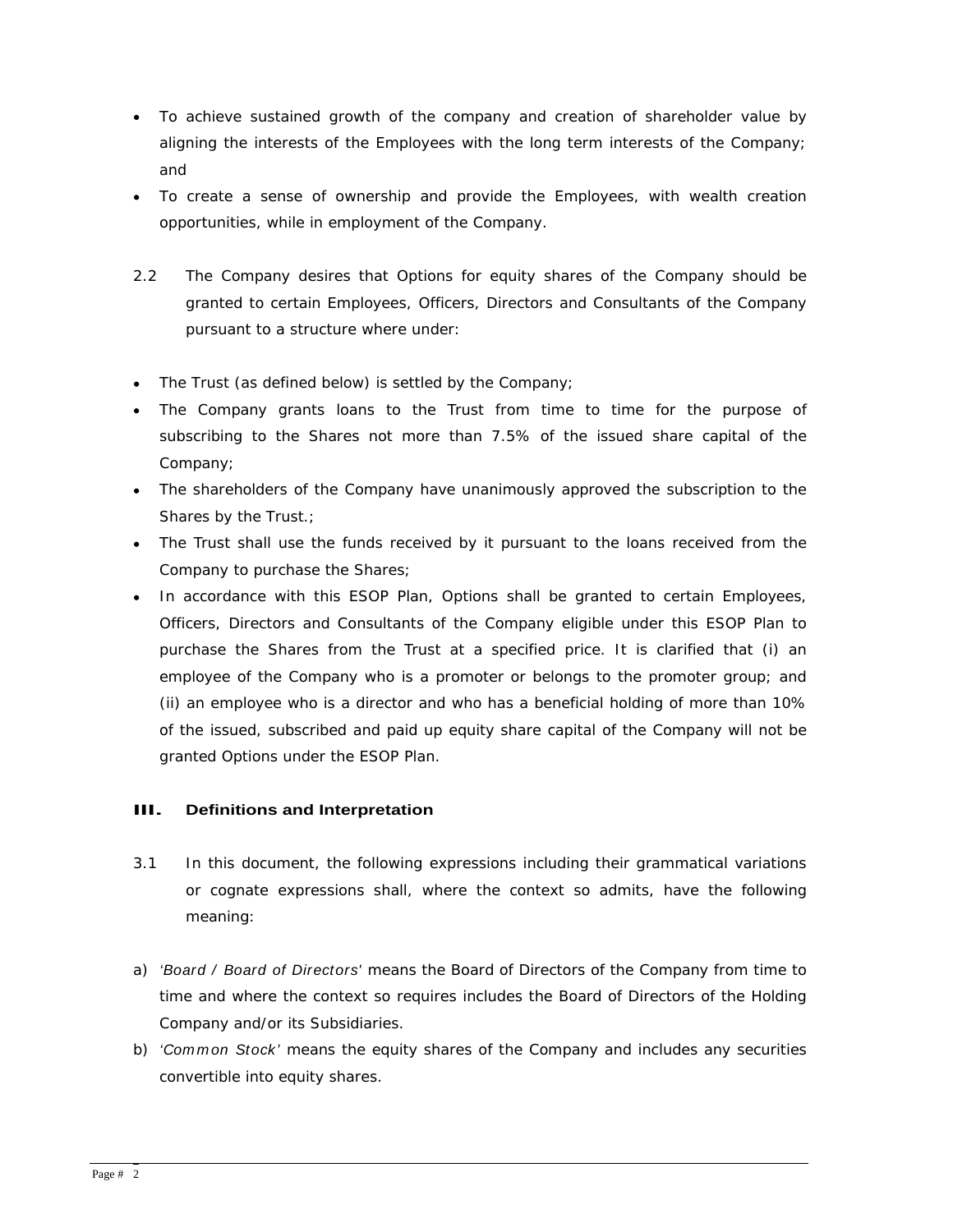- c) **'**The Act' means the Companies Act, 1956 for the time being in force and as amended from time to time.
- iv) 'Company' means Krizm Hotels Private Limited, having its registered office at B-6/17, Safdarjung Enclave, New Delhi-110029, its successors and assigns and where the context so requires includes its Holding Company and/or its Subsidiary.
- v) 'Disability' shall mean "Disability" as defined in any applicable agreement between the Grantee and the Company or if there is no such agreement or Disability is not defined therein, then a grantee's becoming physically or mentally incapacitated, as confirmed by the medical doctor of the Company, so that he is therefore reasonably expected to be unable to perform his duties to the Company.
- vi) 'Employee' means any person employed by the Company and its subsidiaries or holding company including permanent or part time employees, officers, consultants and any Director of the Company, whether whole time or not**,** working in India or abroad.
- vii) 'Exercise' in relations to Options means, the tendering by an employee, of a written application for the issue of shares, pursuant to the Options vested in him under the Grant and this ESOP Plan, accompanied by the Exercise Price payable for the Shares.
- viii) 'Exercise Date' means the date on which an Employee of the Company elects to Exercise the Options.
- ix) 'Exercise Period' in relations to the Options means the period commencing from the date of Vesting of Options and ending on the date after which Options cannot be Exercised.
- x) 'Exercise Price' means the price payable by the eligible Employee for exercising the Option granted to him in pursuance of this ESOP Plan.
- xi) 'Grant' means, individually or collectively, issue of Options to eligible Employees under this ESOP Plan
- xii) 'Grantee' means an eligible Employee who has been granted Stock Options pursuant to this ESOP Plan where the context so requires includes his legal heirs and/or designated nominee/beneficiary.
- xiii) 'Grant Date' means the date on which Stock Options are granted to an eligible Employee pursuant to this ESOP Plan.
- n) *'Holding Company'* means a Holding company as defined under the Act and as altered from time to time
- xv) 'IPO' means Initial Public Offer of the Company's shares resulting in listing of the shares on any Recognized Stock Exchange.
- xvi) 'Option' or 'Stock Option' means a right but not an obligation granted to an eligible Employee to subscribe for Shares or any Resultant Shares in pursuance of this ESOP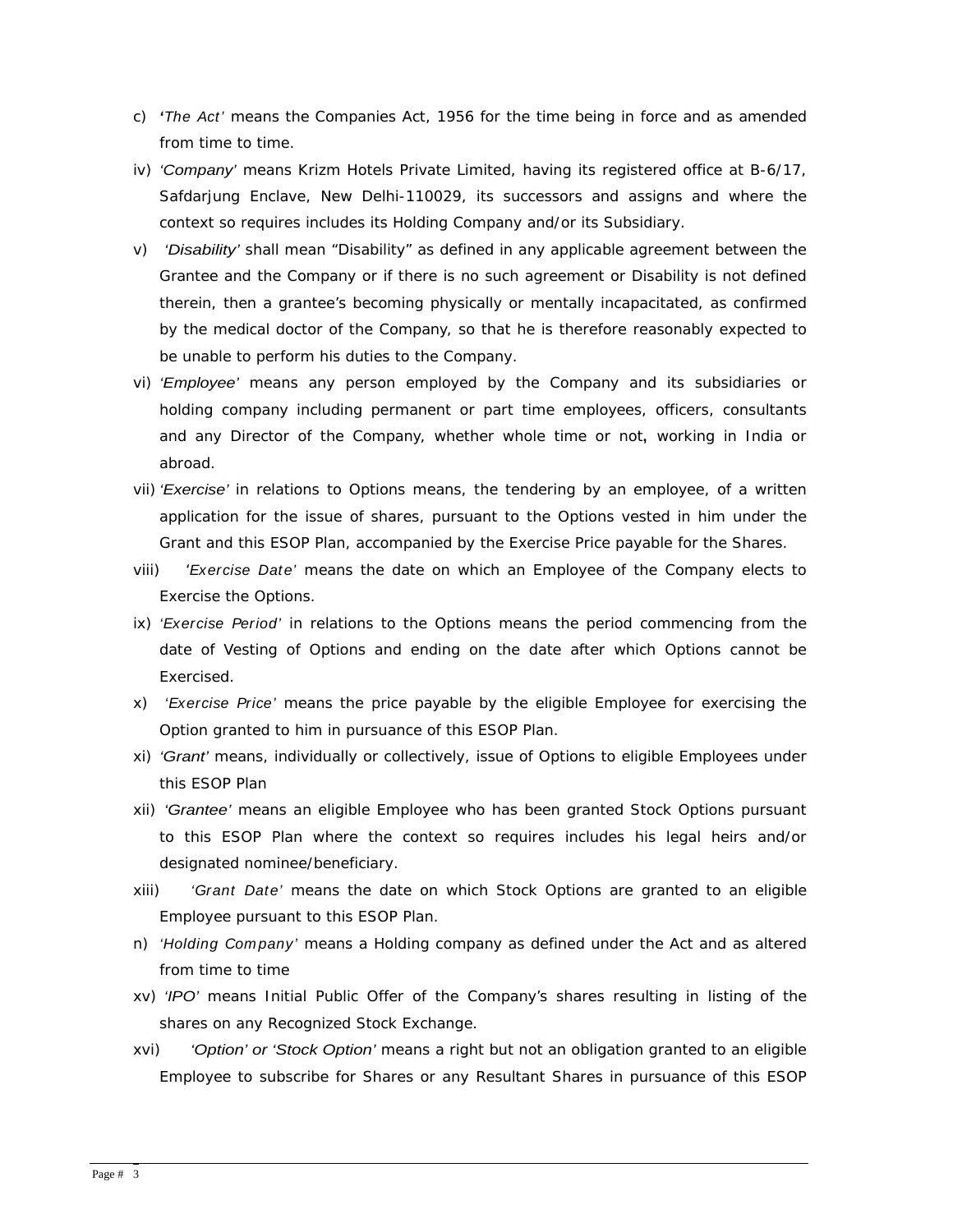Plan to apply for Shares of the Company at a pre- determined price and upon such terms and conditions as may be specified.

- xvii) 'Recognized Stock Exchange' means stock exchange in India recognized by Securities Board and Exchange Board of India or stock exchange outside India recognized by similar regulatory authorities of the countries outside India.
- xviii) 'Resultant Shares' means the equity shares issued in lieu of Shares of the Company on any Change in Capital Structure or on any Corporate Action as mentioned in this ESOP Plan. **Example 2008 Contract Contract Contract Contract Contract Contract Contract Contract Contract Contract Contract Contract Contract Contract Contract Contract Contract Contract Contract Contract Contract Contra**
- xix) 'Share' means equity shares of the Company and the securities convertible into equity shares.
- xx) 'Strategic Sale' refers to the sale of entire issued, subscribed and paid up equity share capital of the Company and/or any event resulting from Corporate Action undertaken by the Company
- xxi) 'Subsidiary' means a subsidiary company as defined under the Act and as altered from time to time.
- xxii) 'Tenure' or 'Plan Tenure' means the period from approval of this ESOP Plan till the end of vesting period of options granted before the Date of IPO during which the ESOP Plan is effective.
- xxiii) 'Trust' means KRIZM HOTELS PVT. LTD. EMPLOYEES WELFARE TRUST created and established by the Board of Directors of the Company for holding the Shares for the benefit of the eligible Employees in accordance with the terms and conditions of this ESOP Plan.
- xxiv) 'Trustees' means the trustees of the Trust for the time being and persons nominated/appointed as such from time to time by the Board of Directors of the Company and to perform such actions and deeds as stipulated in the Trust Deed.
- xxv) 'Vesting' means the process by which the eligible Employee is given the right to apply for Shares of the Company against the Option granted to him in pursuance of this ESOP Plan.
- xxvi) 'Vesting period' means the period during which the Vesting of the Option granted to the eligible Employee, in pursuance of this ESOP Plan, takes place.
- 3.2 Except where the context requires otherwise, this ESOP Plan will be interpreted as follows:
- (a) in this ESOP Plan headings are for convenience only and shall not affect the interpretation hereof.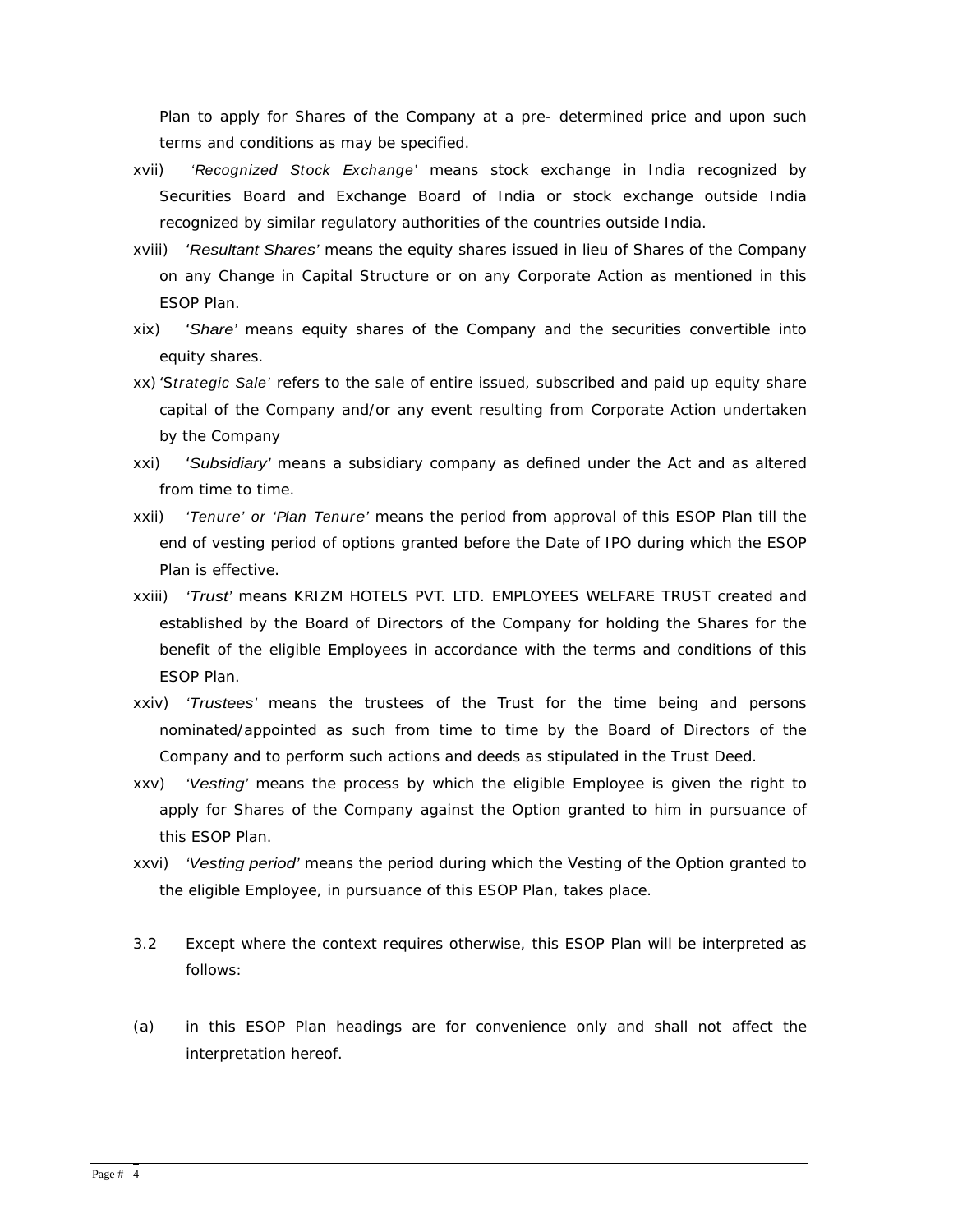- (b) where a word or phrase is defined, other parts of speech and grammatical forms and the cognate variations of that word or phrase shall have corresponding meanings. The contract of the contract of the contract of the contract of the contract of the contract of the contract of the contract of the contract of the contract of the contract of the contract of the contract of the
- (c) words importing the singular shall include plural and vice versa.
- (d) reference to Clauses, Articles, Annexuresare to clauses, articles, annexures of this ESOP Plan.
- (e) words denoting one gender include the other gender.
- (f) any reference in this ESOP Plan to a statutory provision includes that provision and any regulation made in pursuance thereof, as from time to time modified or re enacted, whether before or after the date of this ESOP Plan.

#### **IV. Creation and Funding of the Trust**

- 4.1 The Trust shall hold the Shares, for and on behalf of the eligible Employees, in accordance with the terms and conditions of this ESOP Plan. The Trust would be settled by the Company with a nominal amount of Rs. 10,000/-. The first trustees will be Mr. J.K. Chawla (who presently is the Senior Vice President-Projects & Engineering Services of the Company), Mr. Rahul Pandit (who presently is the Vice President-Hotel Operations & Vice President-People of the Company) and Mr. Kapil Sharma (who presently is the Senior General Manager–Finance of the Company). The Trust Deed will provide, inter alia, that the Trust would hold the funds and other assets of the Trust for the benefit of the eligible Employees in accordance with this ESOP Plan from time to time, as may be approved by the Board of Directors and the shareholders of the Company.
- 4.2 The Trust Deed will authorize the trustees to borrow funds from the Company for the purpose of subscribing to the Shares for the eligible Employees.
- 4.3 All transactions done by the Trust will be at arms length and with uniform application to all groups of shareholders and no preferential treatment to a particular individual or group of shareholders shall be given, except in those cases as may be specifically approved by the Chairman & Managing Director.
- 4.4 The Trust shall maintain accounts and shall appoint a Chartered Accountant to conduct an audit and provide a report on the accounts of the Trust on a yearly basis.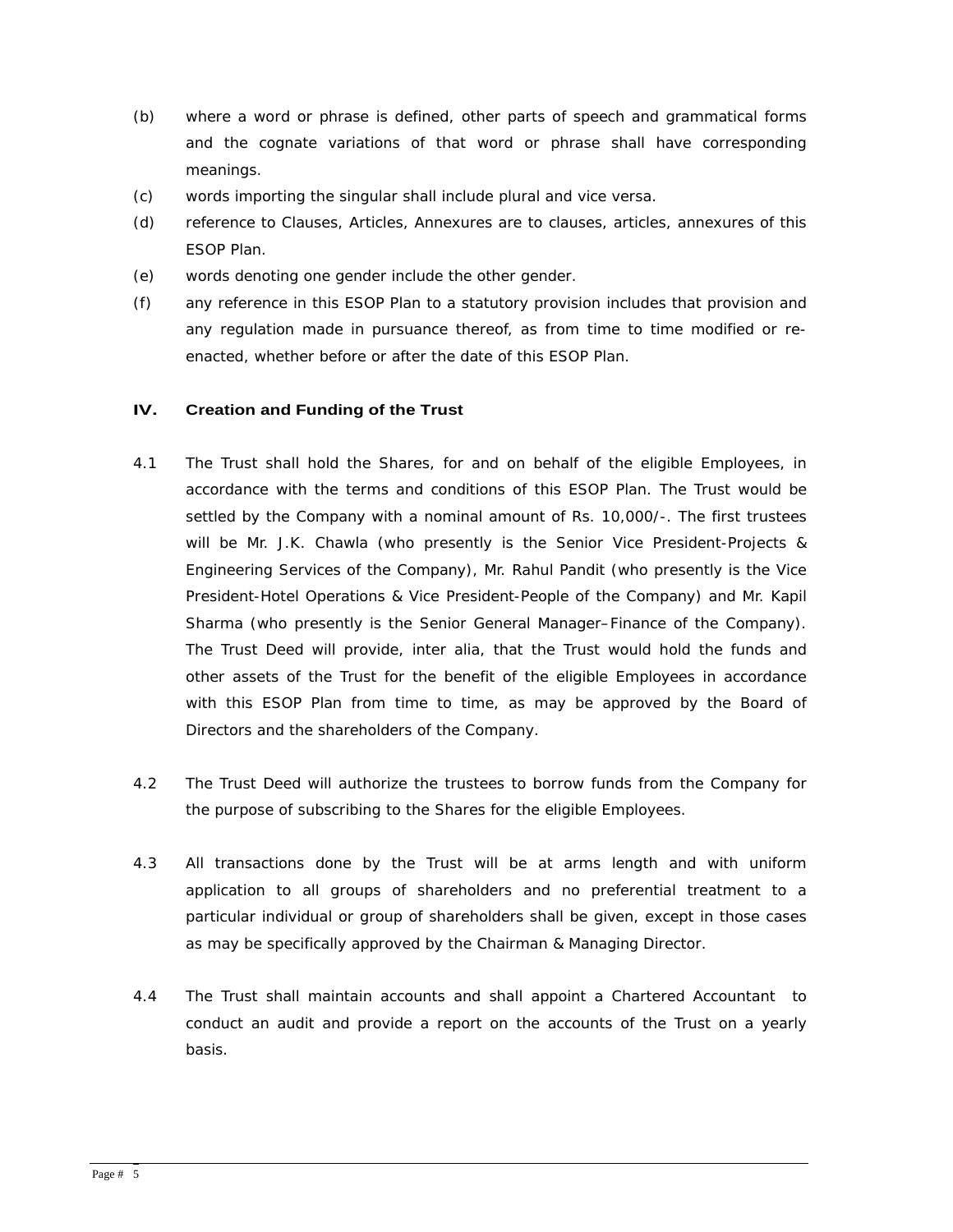#### **V. Implementation**

5.1 This ESOP Plan shall be implemented by the Chairman & Managing Director of the Company under the supervision and guidance of the Board of Directors. The issuance of Shares from the Trust by the Trustees will be under the guidance, advice and direction of the Board of Directors and the Chairman & Managing Director. The re purchase of any Shares, whether from eligible Employees, ex employees, or any other personnel whom the Grant was offered shall be based on the recommendations and suggestions of the Trustees, who will seek the requisite approval from the Chairman & Managing Director for all such transactions and keep the Chairman & Managing Director informed of such actions. The Trustees will act as custodians of the matters and issues relating to and arising out of finances and Shares available with the Trust. The Trust shall retain the physical custody of Shares certificates issued after the Grants are Exercised by eligible Employees under this ESOP Plan.

#### **VI. Effective Date**

6.1 As per the resolution unanimously passed by the Board of Directors at its meeting held on 18<sup>th</sup> July 2006. This ESOP Plan shall be deemed to have come into force on and from the date of approval of shareholders in their meeting.

### **VII. Grant of Options**

- 7.1 The Grant of Options shall be offered and made in accordance with the following:
	- > The Grant and Price
		- The Chairman & Managing Director, shall recognize special category of eligible Employees, based on specific criteria viz. seniority level in the Company, key resource, long-term association with the Company, etc.
		- The Grant, under this ESOP Plan shall be made at the discounted price, to such eligible Employees as may be determined by the Chairman & Managing Director as the case may be and shall also be specified in the Grant.
		- The maximum number of Shares to be granted to eligible Employees falling under this ESOP Plan shall be 7.5% of the issued share capital of the Company
		- The Grant shall be in writing and shall specify the number of Options granted,  $\bullet$ the price payable for exercising the Options, the earlier date on which some or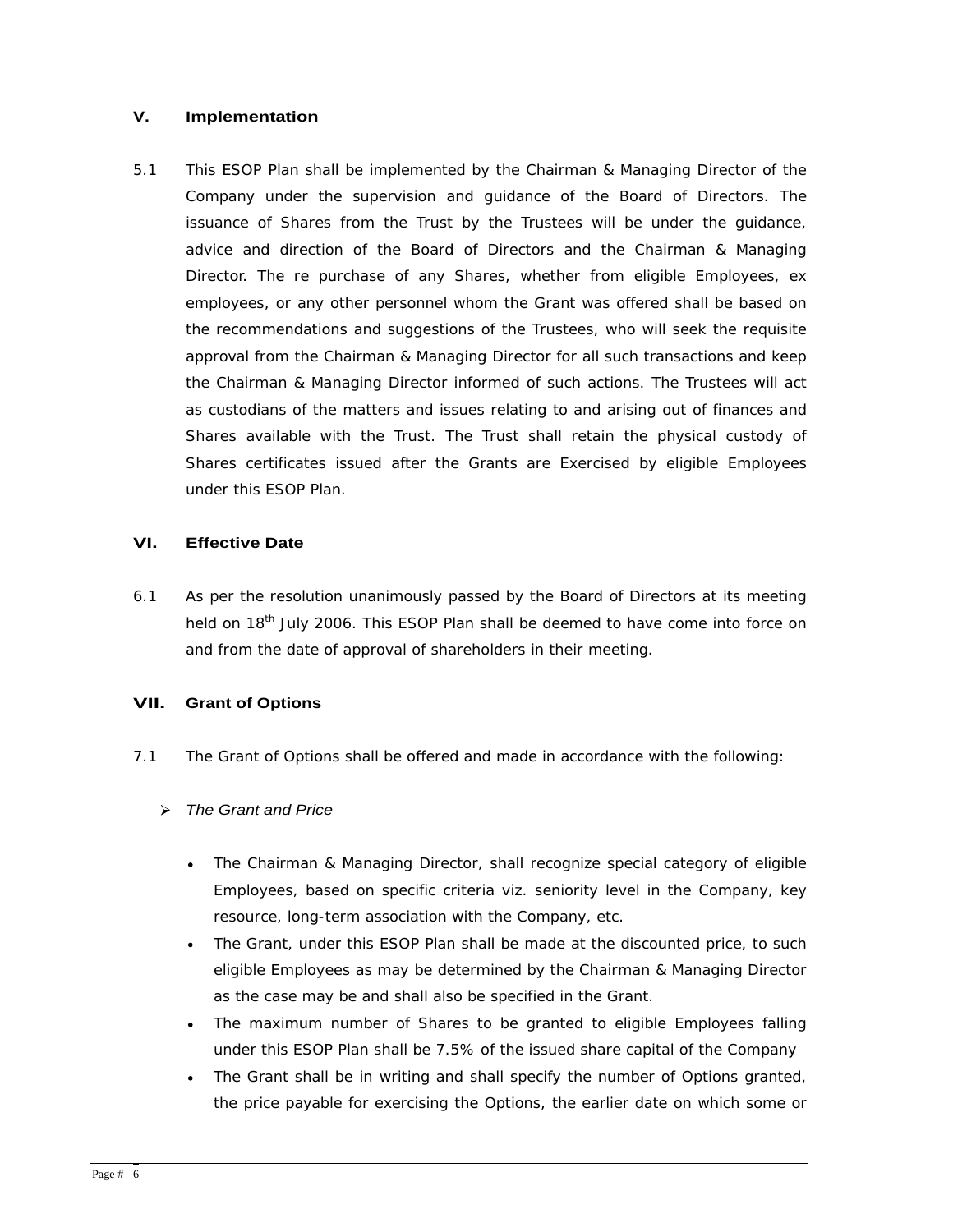all of the Options and the Shares acquired under the Grant shall be eligible for Vesting, fulfillment of the performance and other conditions, etc, if any, subject to which Vesting shall take place and other terms and conditions thereto.

- The Shares to be offered pursuant to a Grant under this ESOP Plan shall be from the paid up share capital of the Company or Common Stock previously issued and outstanding and reacquired by the Company. Shares subsequently purchased by the Company/ Trust from Grantees would be available for Grant of further Stock Options within this ESOP Plan's tenure.
- Options granted to an eligible Employee are not transferable unless agreed to by the Chairman & Managing Director of the Company (e.g. in the case of a takeover).
- No person, other than the eligible Employee to whom the Option is Granted, shall be entitled to exercise the Option.
- If a Grantee dies or becomes totally and permanently disabled while in employment of the Company; the Granted Stock Options shall vest with the eligible Employee (vested or unvested) or the nominee/beneficiary designated by the Grantee and the Options must be Exercised as below:
	- i. In case of death within six months from the date of death or such extended time approved by the Board of Directors of the Company.
	- ii. In case of total and permanent disability within three months from the date of total & permanent disability or such extended time as may be approved by the Board of Directors of the Company.
- In the event of resignation or termination of the eligible Employee, all Options not Vested as on that day shall expire.
- All Shares acquired under this ESOP Plan will rank pari passu with all other Shares of the Company for the time being in issue, save as regards any right attached to any such Shares by reference to a record date prior to the date of allotment. In case of issue of Bonus Shares by the company, such options granted to the employees which have not been exercised till the date of Bonus issue, shall be increased in the proportion of Bonus issue. Further, the exercised price shall get reduced in the proportion of increase in share capital of the company due to Bonus Shares. Dividend in respect of Shares allotted on Exercise of the Options shall be payable pro-rata from the date of allotment.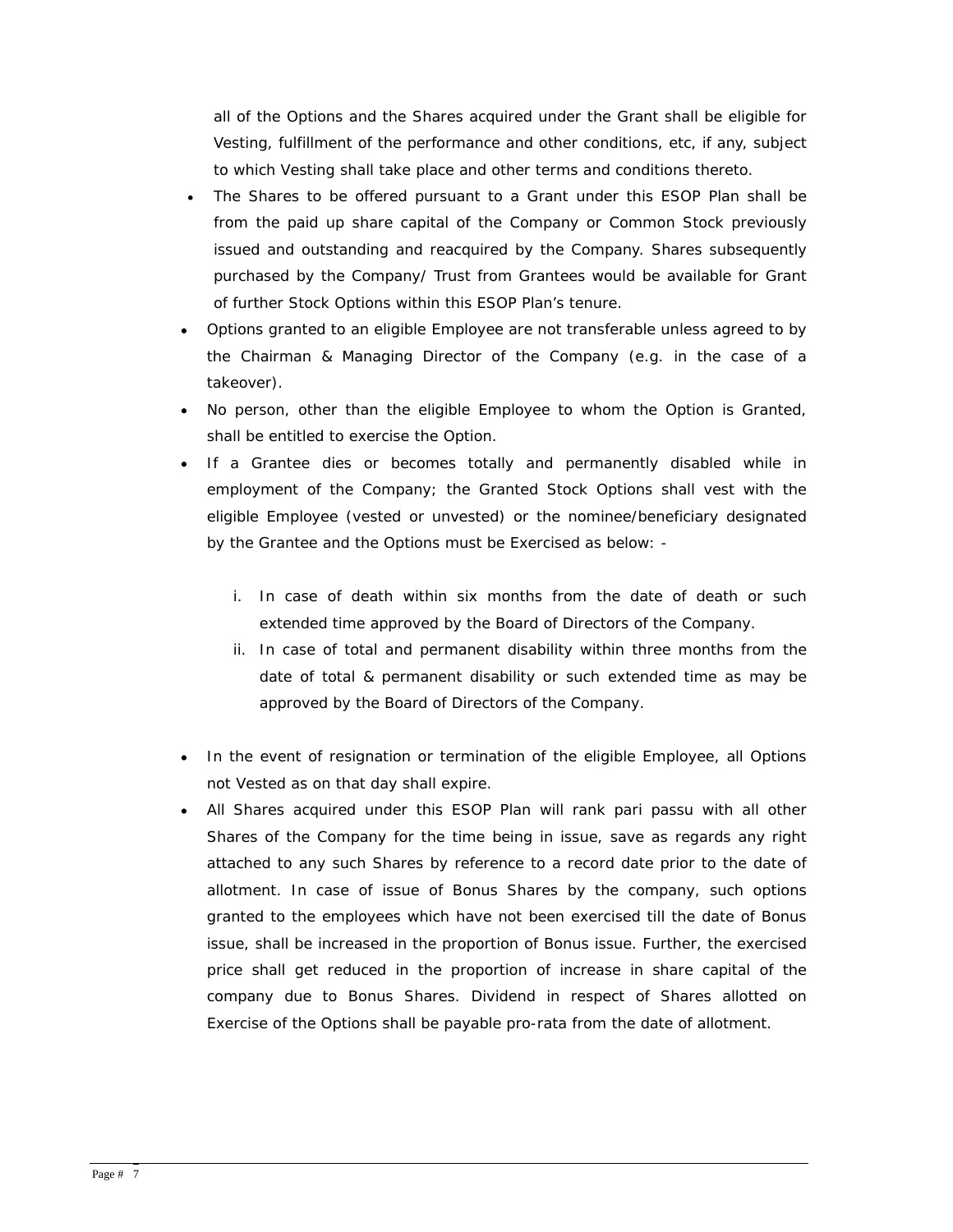## **VIII. Vesting of Options**

#### 8.1 Vesting Plan **Exercía de Senator de Senator de Senator de Senator de Senator de Senator de Senator de Senator de Senator de Senator de Senator de Senator de Senator de Senator de Senator de Senator de Senator de Senato**

The Vesting period will be decided by the Chairman & Managing Director as and when any Grant takes place. However there shall be a minimum period of one year between Grant and first Vesting and a maximum vesting period of 5 years before the Options can be exercised.

#### 8.2 Vesting Period **Australian Contract Contract Period** Contract Period Contract Period Contract Period Contract Period Contract Period Contract Period Contract Period Contract Period Contract Period Contract Period Contr

The Vesting period for the Grant shall in general, unless specifically approved by the Chairman & Managing Director, be as follows:

| <b>Percentage of Stock Options</b> |
|------------------------------------|
| that shall vest                    |
|                                    |
| 10%                                |
| 20%                                |
| 30%                                |
| 40%                                |
|                                    |

Notwithstanding anything to the contrary in this ESOP Plan, the Chairman & Managing Director shall be entitled in his absolute discretion, to vary or alter the Vesting Date from Employee to Employee or any class thereof, as he may deems fit. The Chairman & Managing Director in his absolute discretion may permit the Options granted, which have not Vested to be exercised within such time and on such terms and conditions as he may determine.

#### **IX. Exercise of Options**

9.1 There shall be no lock-in after the Options have Vested. The Vested Options would be eligible to be exercised on the Vesting Date itself.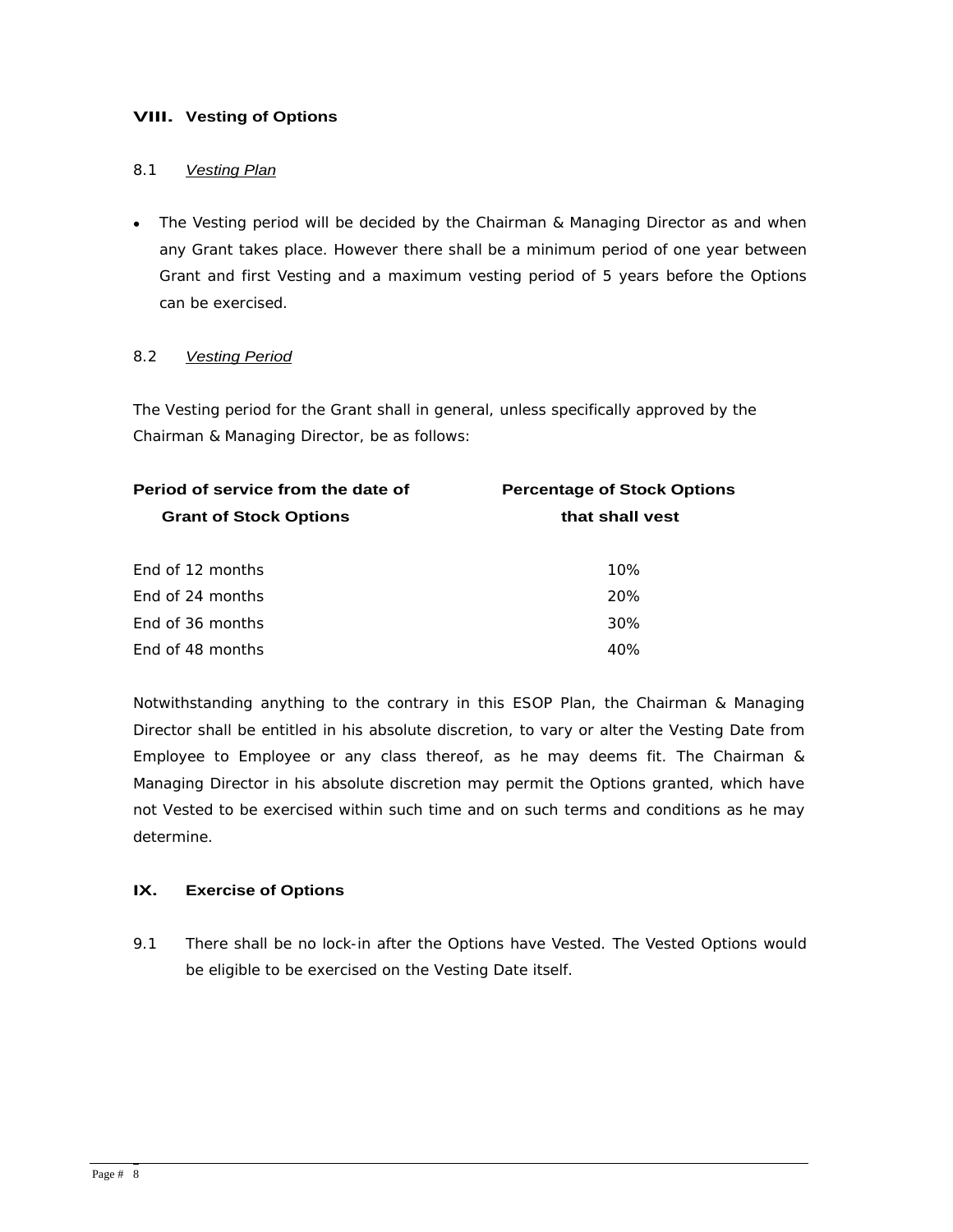#### **X. Purchase Plan**

#### 10.1 Whilst in employment: the state of the state of the state of the state of the state of the state of the state of the state of the state of the state of the state of the state of the state of the state of the state of

- i. Until IPO or a strategic sale of the Company, the eligible Employee who has exercised his Options shall not, other than as expressly provided for herein or as may be amended in this ESOP Plan, sell, pledge, mortgage, charge, encumber or otherwise dispose off or create any lien or interest in the underlying Common Stock, whether express or implied in any manner whatsoever.
- ii. The eligible Employee, who intends to sell his Exercised Options, shall first offer his Shares to the Trust and the Trust shall have right of first refusal to buy all, but not some of the Shares, at the then prevailing fair market value. If Trust declines, then the same shall be facilitated by the Trust utilizing the methodology of Passaround amongst eligible Employee shareholders.
- iii. On the completion of Passaround, if there are Shares not taken up, the Trust may arrange for an outside buyer to buy all or part of the Shares offered, at the then prevailing market value. The Employee may withdraw his offer to sell the Shares or sell only to the extent the Shares have been taken up.
- iv. Any eligible Employee shareholder, who buys Shares vide above passaround, shall abide by the conditions that he shall not be entitled to sell, pledge, mortgage, charge, encumber or otherwise dispose off or create any lien or interest in the underlying Common Stock, whether express or implied in any manner whatsoever. This is also clarified that the Shares so purchased shall also remain in the custody of the Trust.
- v. This is to clarify further that those eligible Employees to whom the Grant was made, but have not exercised their Options, shall not be eligible for the aforementioned Passaround.
- vi. Eligible Employees will be able to exercise their Options at any time within five years from the date of Vesting of the Options i.e. 1.4.xx till 31.3.xx+5. The Exercise Price will be fixed for the year in which the Option is granted – the price at which Trust may buy the Shares shall be the variable and will be announced annually based on the previous year's financial performance (PFY EBITDA). If an eligible Employee resigns from the services of the Company, he/she will not be eligible to exercise his/her Options.
- vii. In case of the valuation being lower than the Exercise Price, the eligible Employees will be able to relinquish their stock to the Trust at no cost.
- viii. In the absence of an IPO, i.e. an external mechanism by which an eligible Employee may exercise his Options and sell the resultant Shares, there will be a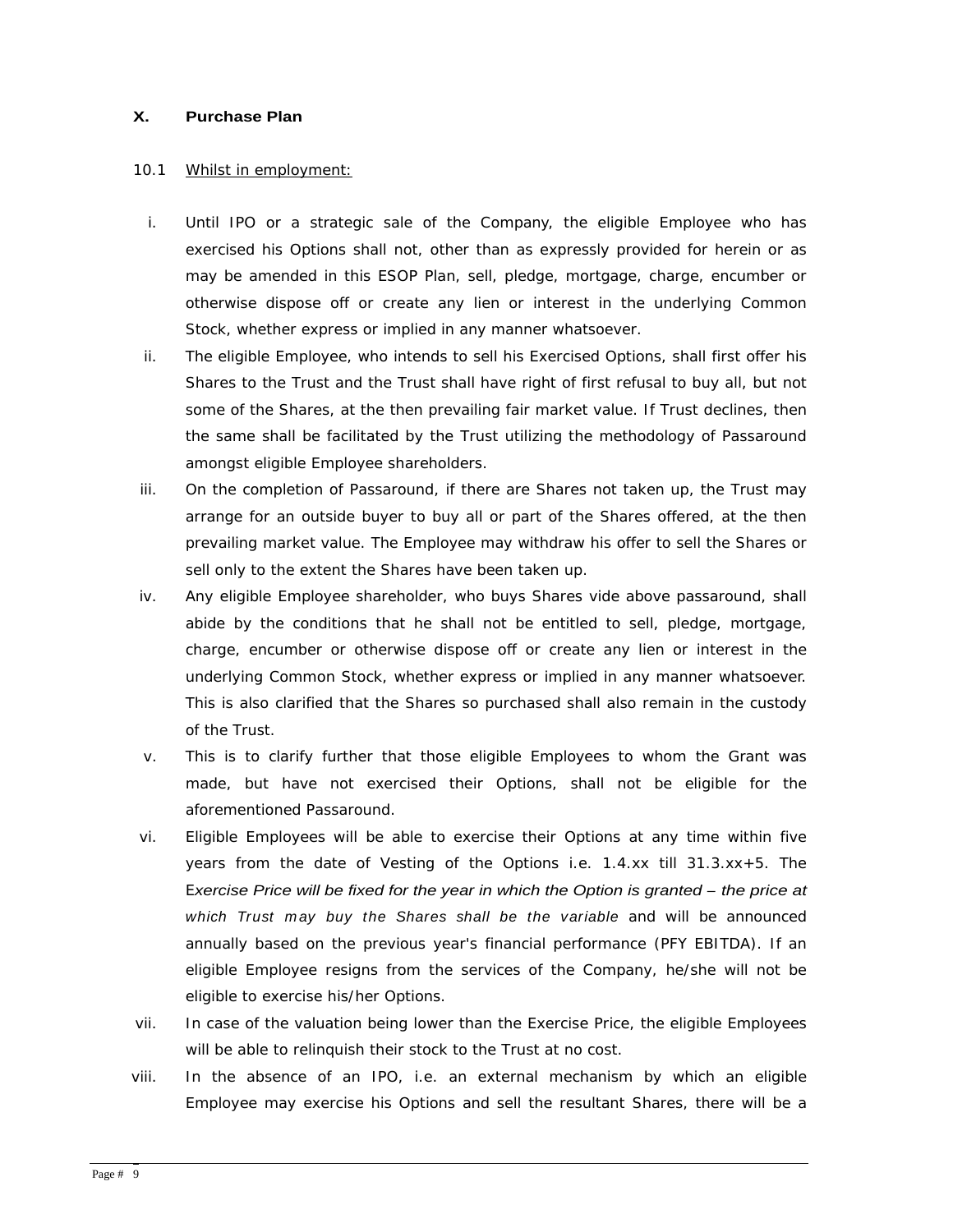secondary exit mechanism as described in para (vi) which will be subject to an annual limit, to be set at the discretion of the Board of Directors. Should more Shares be put up for sale than this limit, Shares will be bought by the Trust on a prorata basis.

- ix. All the Shares purchased from or relinquished by eligible Employees will be put back into the ESOP pool.
- x. In event of an IPO, the eligible Employee will be free to sell his Shares in the open market, subject to any holding restrictions by any Government Regulatory Authority and applicable law at such point of time.
- xi. In event of a strategic sale, all Vested Options of the eligible Employee will be exited in the currency of the transaction (cash or equity swap, as the case may be). With respect to unvested Options, they will be traded with Options under the new entity or they will be deemed as Vested and will be treated in the same manner as all other Vested Options, as may be determined by the Board of Directors and the Chairman & Managing Director at such point of time.

#### 10.2 Whilst not in employment:

In case an eligible Employee separates from the Company, for any reason whatsoever, the following shall apply with respect to any Shares held by him, without exception:

- i. At the time of separation, the eligible Employee must offer his Shares for purchase by the Trust and the Trust must buy all such Shares at the then prevailing fair market value.
- ii. The Trust shall not be bound by any consent or dissent of any eligible Employee or Director or any other party for dealing with such Shares. The Trust shall under be no obligation to discuss or give declaration to any person, by whatever name called, while dealing with such Shares/securities.

For the purpose of this Clause, separation includes termination of employment.

iii. In event of an IPO, the ex-employee will be free to sell his Shares in the open market, subject to any holding restrictions by any Government Regulatory Authority and applicable law at such point of time.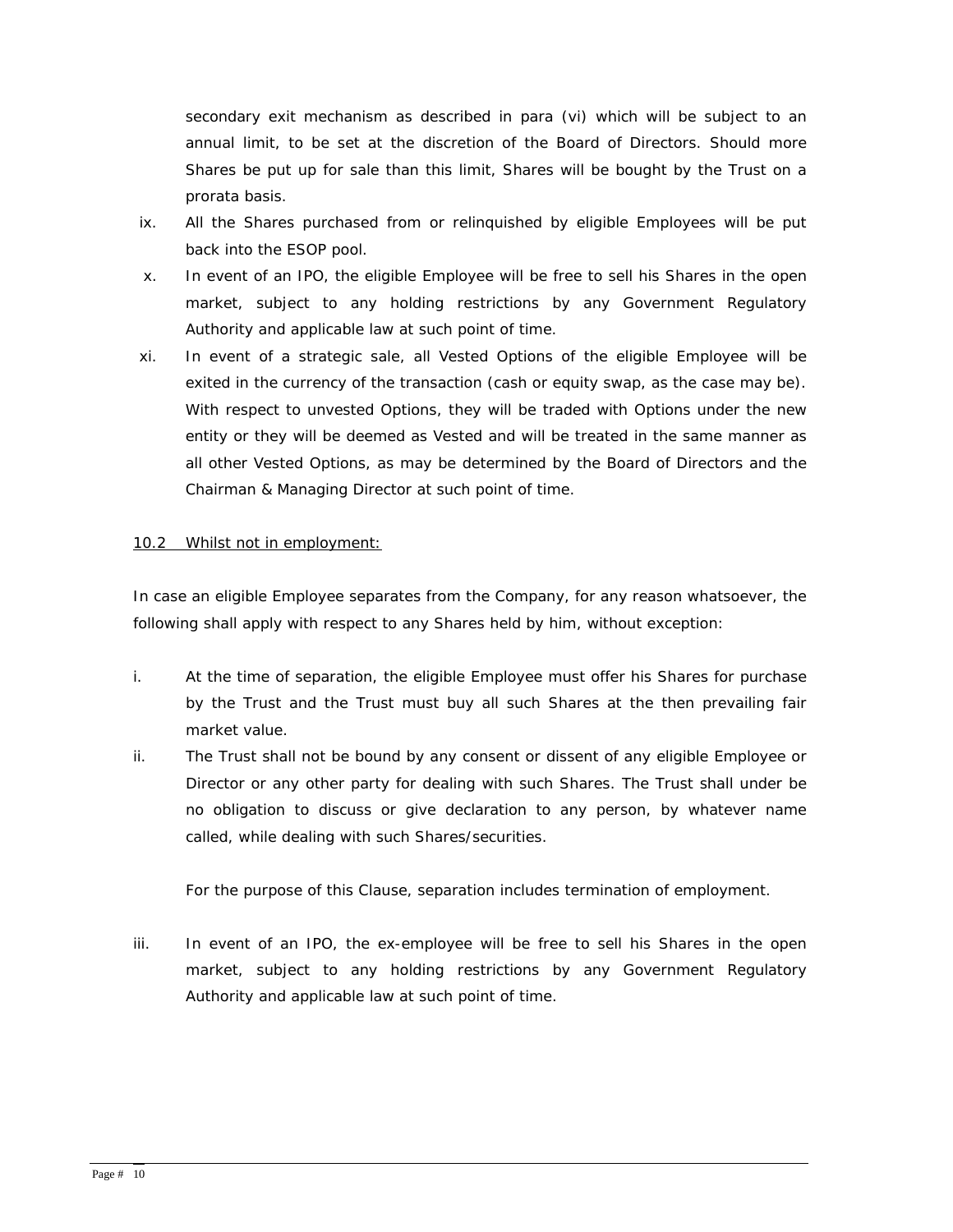#### **XI. ESOP Pricing, Valuation and Purchase Methodology**

- The Company has the freedom to determine or amend, at its own discretion and without giving any prior notice, the Exercise Price (including the part of the price payable at the time of exercise and amount to be called up later) and the exercise/vesting periods in the ESOP for additional Options to existing eligible Employees or for new Options to new eligible Employees. All Options contracted previous to the change will however not be affected.
- At the end of a financial year (PFY), the fair value (FV) of an equity share of the  $\bullet$ Company will be calculated on the following basis:

EBTDA of PFY x 11 times/Total number of Shares (partly and fully paid up and total ESOP Options granted) as at the end of the PFY. This will be the Fair Value (FV) of the Share for the entire period of the current financial year (CFY).

Should an eligible Employee wish to cash in on an Option which has vested with him at a price of say Rs. X, the Trust will then repurchase the Shares from him and will pay the employee the difference i.e. Rs. FV-X per share.

The Shares will then be returned to the ESOP pool.

Example to the contract of the contract of the contract of the contract of the contract of the contract of the contract of the contract of the contract of the contract of the contract of the contract of the contract of the

 $CFY = 2006/7$ ,  $PFY = 2005/6$ ,  $EBITDA$ ,  $2005/6 =$  say Rs. 2.5 crores

Total shares outstanding in  $2005/6$  = say 25 lacs or 0.25 crores

So FV in 2006/7 =  $2.5 \times 11 / 0.25$  = Rs. 110

 If an eligible Employee who has 20,000 Shares at an exercise price of Rs. 46 wishes to sell 5,000 Shares (25% of total) to the Company, the Trust will pay such eligible Employee Rs. (110-46)  $x$  5,000 = Rs. 3.2 lacs. The 5,000 Shares so purchased will revert back into the ESOP pool.

Eligible Employees will be Granted Options in the current financial year at a price discounted by 20% over the FV applicable for that financial year or the last sale price of an equity share, whichever is higher.

 In the example above, if the Company now allots equity shares to another eligible Employee, it will do so at an exercise price of Rs. 88 (i.e. 20% discount on FV), providing no external sale of shares has happened in the meantime, at a price in excess of Rs. 110 per share.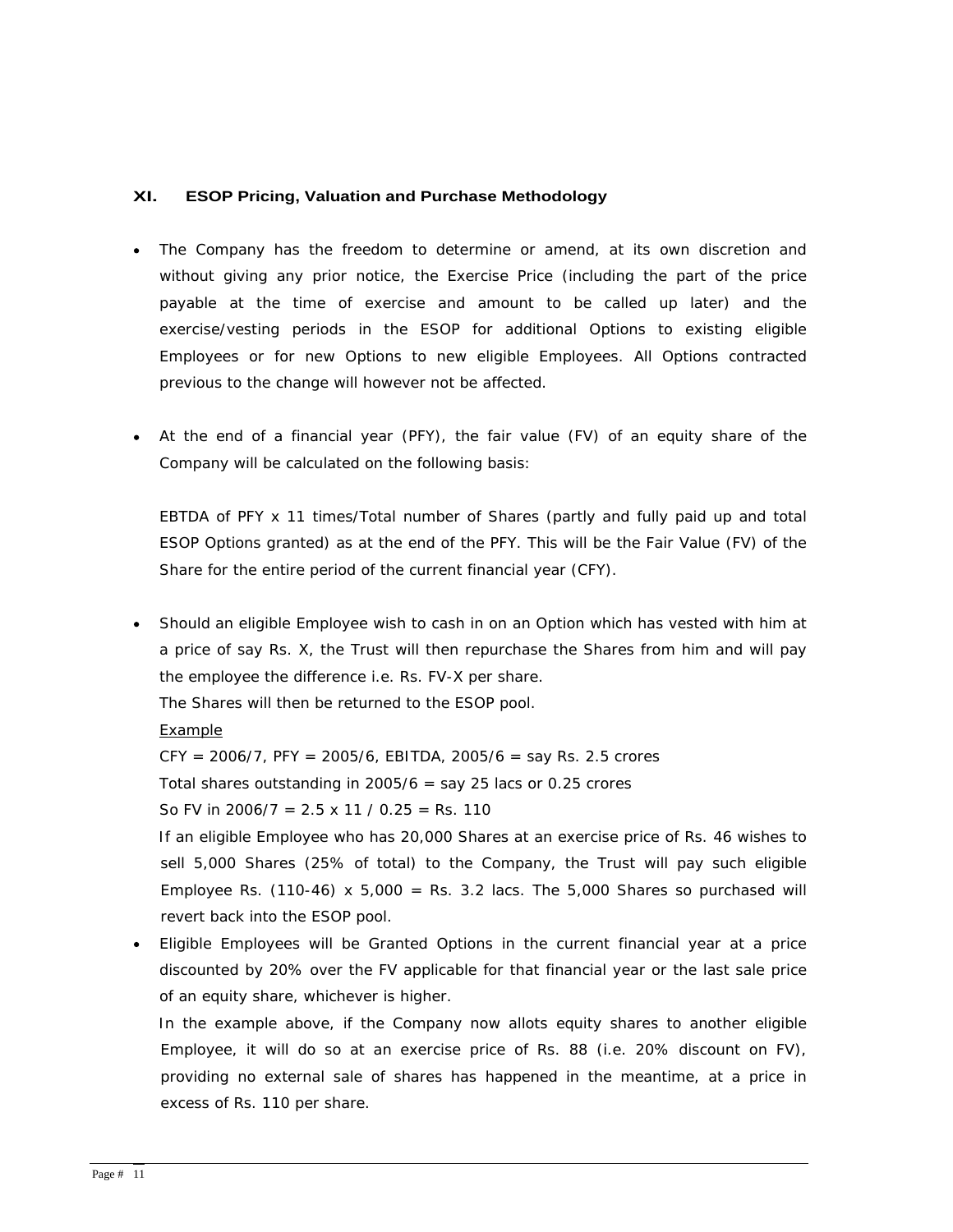- $\bullet$ An eligible Employee can sell the total number of Shares that have vested in his name in any financial year, over a total period of 4 years, provided that, not more than 25% of the total number of Shares that have vested in his name in any financial year can be sold in a single financial year. However the Chairman & Managing Director of the Company, entirely on his discretion, may permit this percentage to increase to 100%.
- If an eligible Employee does not fully exercise his limit of selling the number of Shares upto 25% in any financial year, then his unexercised limit of selling the number of Shares will be added to the limit of the next financial year.

#### Example to the contract of the contract of the contract of the contract of the contract of the contract of the contract of the contract of the contract of the contract of the contract of the contract of the contract of the

If an eligible Employee who has 20,000 Shares as on 01.04.xx can sell only 5,000 shares (25% of 20,000 Shares) during the financial year  $xx-xx+1$ .

If he sold only 2,000 Shares (10% of 20,000 Shares) during the financial year xx  $xx+1$ , then he can sell upto 8,000 Shares (5,000 Shares +  $\{5,000-2,000\}$  Shares) during the financial year xx+1-xx+2 i.e. 40% of 20,000 Shares {25% of 20,000 Shares (Current financial year limit) + (25% limit -10% limit of the last financial year) of 20,000 Shares}.

No eligible Employee may sell more than 25% of the total number of Shares that have vested (cumulatively) in his name in any financial year. However the Chairman & Managing Director of the Company, entirely on his discretion, may permit this percentage to increase to 100%.

### **XII. Structure**

An Option Grantee who has exercised options will receive copies of all documents that are sent to the shareholders of the Company. This will include the annual accounts of the Company as well as notices of general meetings and the accompanying explanatory statements and related documents.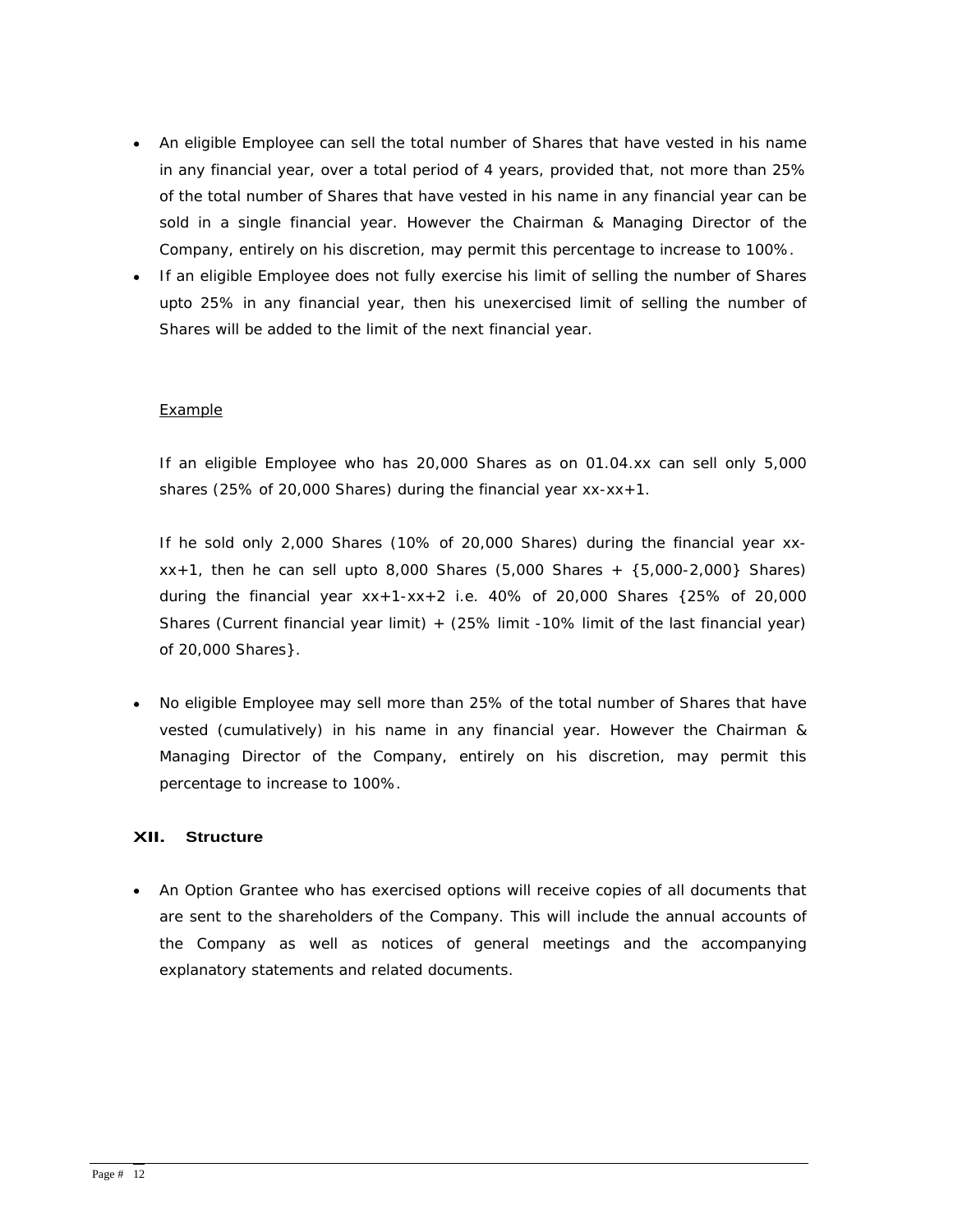## **XIII. General Terms**

- Listing of the Shares under this ESOP Plan: If the Shares are listed, the Shares of the Company issued under this ESOP Plan to the eligible Employees will be listed in the Stock Exchanges where the Shares are listed.
- Liquidation: In the event of liquidation of the Company, all the Options not granted shall automatically lapse.
- No Right or Claim: Nothing in this ESOP Plan shall confer any right or claim in favour of any person for a Grant. Nothing in this ESOP Plan, or any Options granted under this ESOP Plan, shall confer upon the Grantee any right to continue to be an Employee for any period of specific duration or interfere with or otherwise restrict in any way the rights of the Company. The Company expressly reserves the right, at any time, to terminate the employment of the Grantee, free of any liability or claim under this ESOP Plan, except as expressly provided in this ESOP Plan. The rights and obligations of any eligible Employee shall not be affected by participation in this ESOP Plan. This ESOP Plan shall not form part of any employment agreement between the Company and the eligible Employee.
- Tax Liability: The Grantees and the persons acquiring rights to the Options under this  $\bullet$ ESOP Plan shall be solely liable for any tax liability arising on account of issue or Grant of Options, Exercise of Options under this ESOP Plan or disposal of any Shares acquired pursuant to this ESOP Plan.
- Dispute Resolution and Jurisdiction:
	- (i) This ESOP Plan shall be subject to requisite approvals and registration requirements under applicable laws, rules and regulations. The Company shall not be obliged to issue any Shares under this ESOP Plan unless the issuance of such Shares complies with all laws, rules and regulations applicable to the Company.
	- (ii) Any dispute or differences arising out of or in connection with this ESOP Plan (including the validity or interpretation hereof) shall be settled through arbitration by a sole arbitrator, under the provisions of the Arbitration and Conciliation Act, 1996. The venue of Arbitration shall be New Delhi.
	- (iii)The Parties submit to the jurisdiction of the Courts of New Delhi.